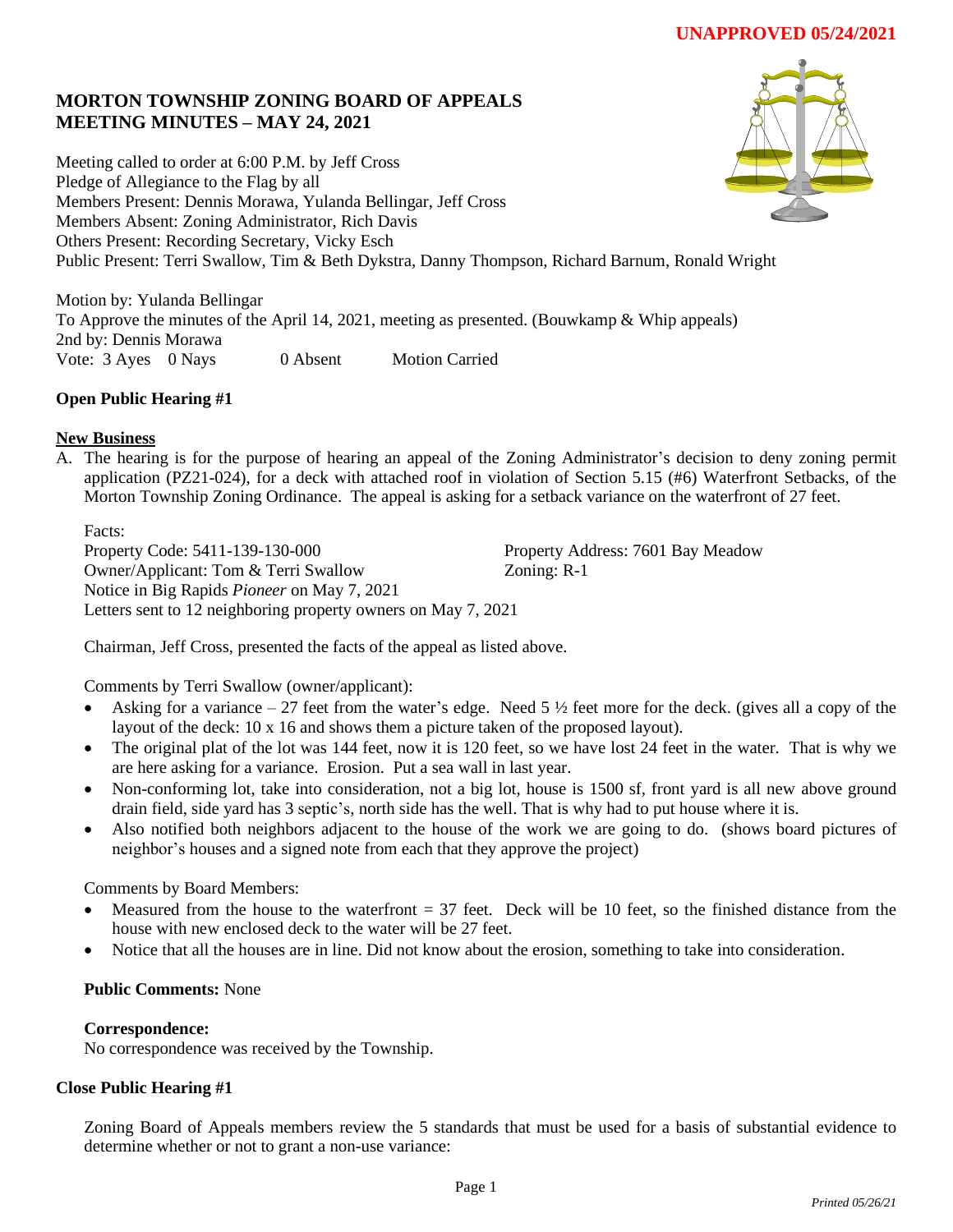In the Finding of Facts:

1. Whether compliance with the regulations would unreasonably prevent the owner from using the property for a permitted purpose or would render conformity with such restrictions unnecessarily burdensome. *Compliance with the regulations would unreasonably prevent the owner from using the property for a permitted* 

*use. Dimensional zoning requirements cannot be met due to the 20 feet erosion of the original waterfront. The resulting setback from the waterfront is consistent with other properties in that immediate vicinity.* Standard is satisfied.

2. Whether a grant of the variance applied would do substantial justice to the applicant as well as to other property owners in the district, or whether a lesser relaxation than that requested would give substantial relief to the owner and be more consistent with justice to other property owners.

*Variance applied would do substantial justice to the applicant as well as other property owners in the district. Variance is the minimum necessary to permit reasonable use of the land for activities permitted in the zoning district.* Standard is satisfied.

- 3. Whether the plight of the owner is due to unique circumstances. *The problem creates a practical difficulty which is unique due to erosion of the waterfront as well as those noted in Standard #1.* Standard is satisfied.
- 4. Whether the problem is self-created. *Practical difficulty is not created by an action of the applicant. It existed at the time of the adoption of the requirement from which the variance is requested (erosion of waterfront setback).* Standard is satisfied.
- 5. Whether relief can be granted in such that the spirit of the ordinance will be observed, and public safety and welfare served:
	- Will not be contrary with the intent and purpose of the zoning ordinance.
	- Will not cause a substantially adverse effect on adjacent properties.
	- Will relate only to the property of the owner.
	- Will not essentially alter the character of the surrounding area.
	- Will not increase the hazard from fire, flood, similar dangers, or increase traffic congestion.

*Relief can be granted in such fashion that the spirit of the ordinance will be observed, and public safety and welfare served.* Standard is satisfied.

The Zoning Board of Appeals finds that all 5 standards have been met.

Motion by: Yulanda Bellingar

#### **Determination of this board is:**

In the finding of facts as per the Morton Township Zoning Ordinance, in granting a non-use variance as shown in Section 12.2, Variance, Paragraph 3 (A-E), this Board finds that it is not a self-created circumstance and **approves** the request for a variance of a 27-foot waterfront setback.

#### **The request for a non-use variance is approved.**

2<sup>nd</sup> by: Dennis Morawa

Roll Call Vote: Yulanda Bellingar – Aye; Jeff Cross – Aye; Dennis Morawa - Aye 3 Ayes 0 Nays 0 Absent Motion Carried

#### **Intermission while secretary prepares the Decision Form.**

#### **Open Public Hearing #2**

B. The hearing is for the purpose of hearing an appeal of the Zoning Administrator's decision to deny zoning permit application (PZ21-028), for a garage in violation of Section 5.15 (#3) Setbacks, of the Morton Township Zoning Ordinance. The appeal is asking for a setback variance on the front (roadside) of 15 feet.

Facts:

Property Code: 5411-077-019-000 Property Address: 10755 Round Lake Drive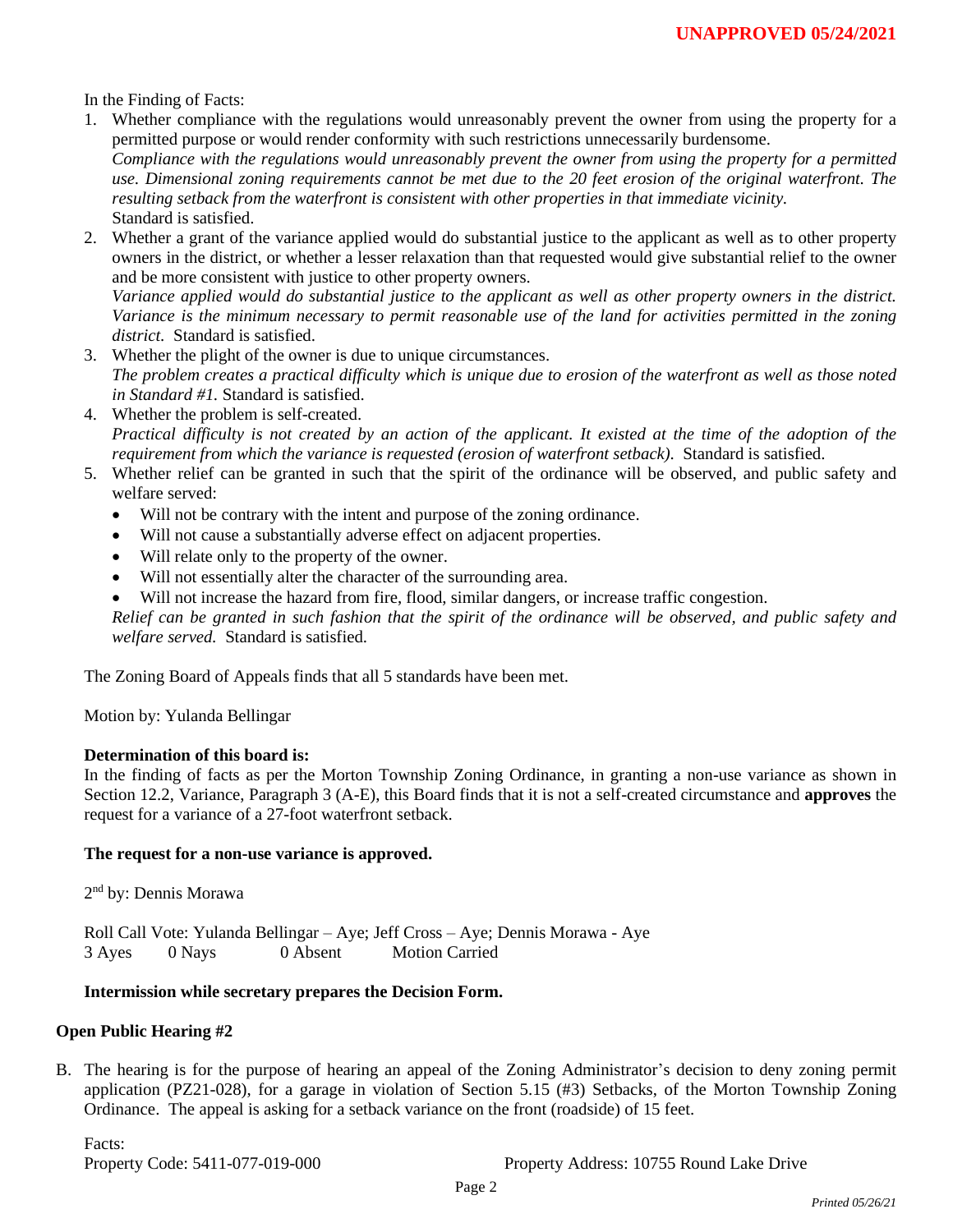Owner/Applicant: Danny Thompson Zoning: R-1 Notice in Big Rapids *Pioneer* on May 7, 2021 Letters sent to 20 neighboring property owners on May 7, 2021

Comments by Danny Thompson (owner/applicant):

• To be in compliance we need to be 30 feet from lot line and because of the location of overhead power lines we can't move the proposed garage back any further. Instead of 30 feet from the lot line we would be 15 feet from the lot line. Lot line is 15 feet from the edge of the road. Front of the garage would be 30 feet off from the road instead of 45 feet. Need to ask for variance.

Comments by Ron Wright:

- There is 15 feet from one corner of the lot from the road to where the lot starts. Not able to meet front setback. Other setbacks are good. Would be 31 feet on NE corner of front of building, south corner 20 feet.
- Two doors down to south, there is a garage within 20 feet of the road. Back to the north, another garage there that is close to the road as well. Several buildings right there on the same side, lakeside of road that are close to the road.

Comments by Board Members:

- Powerlines would cause a problem with the pole barn. Do not feel he should have to invest in the expense of having the power lines moved.
- Other properties are enjoying the relaxed variances on their properties. So why make one guy move power lines or whatever, and he will still be further back from the road than the neighbors. Do not feel it would be a problem.

When asked by the Board if the applicant had consulted with the power company about the power lines, the response was yes. The pole on the property does not only serve the owner but also two existing neighboring homes. His is the pivot point. It would be a complete overhaul of the power system there because of that.

# **Public Comments:** None

# **Correspondence:**

No correspondence was received by the Township.

# **Close Public Hearing #2**

Zoning Board of Appeals members review the 5 standards that must be used for a basis of substantial evidence to determine whether or not to grant a non-use variance:

In the Finding of Facts:

- 1. Whether compliance with the regulations would unreasonably prevent the owner from using the property for a permitted purpose or would render conformity with such restrictions unnecessarily burdensome. *Dimensional zoning requirements cannot be met on an existing lot due to overhead power lines which would interfere with pole barn if it was moved further back from the road.* Standard is satisfied.
- 2. Whether a grant of the variance applied would do substantial justice to the applicant as well as to other property owners in the district, or whether a lesser relaxation than that requested would give substantial relief to the owner and be more consistent with justice to other property owners.

*A grant of the variance applied for would do substantial justice to the applicant as well as other property owners in the district and the variance is the minimum necessary to permit reasonable use of the land and buildings for activities permitted in the zoning district.* Standard is satisfied.

- 3. Whether the plight of the owner is due to unique circumstances. *The problem creates a practical difficulty because dimensional zoning requirements cannot be met on the existing lot due to overhead power lines which could affect safety of the structure.* Standard is satisfied.
- 4. Whether the problem is self-created. *The practical difficulty was not created by an action of the applicant. It existed at the time of the adoption of the requirement from which the variance is requested.* Standard is satisfied.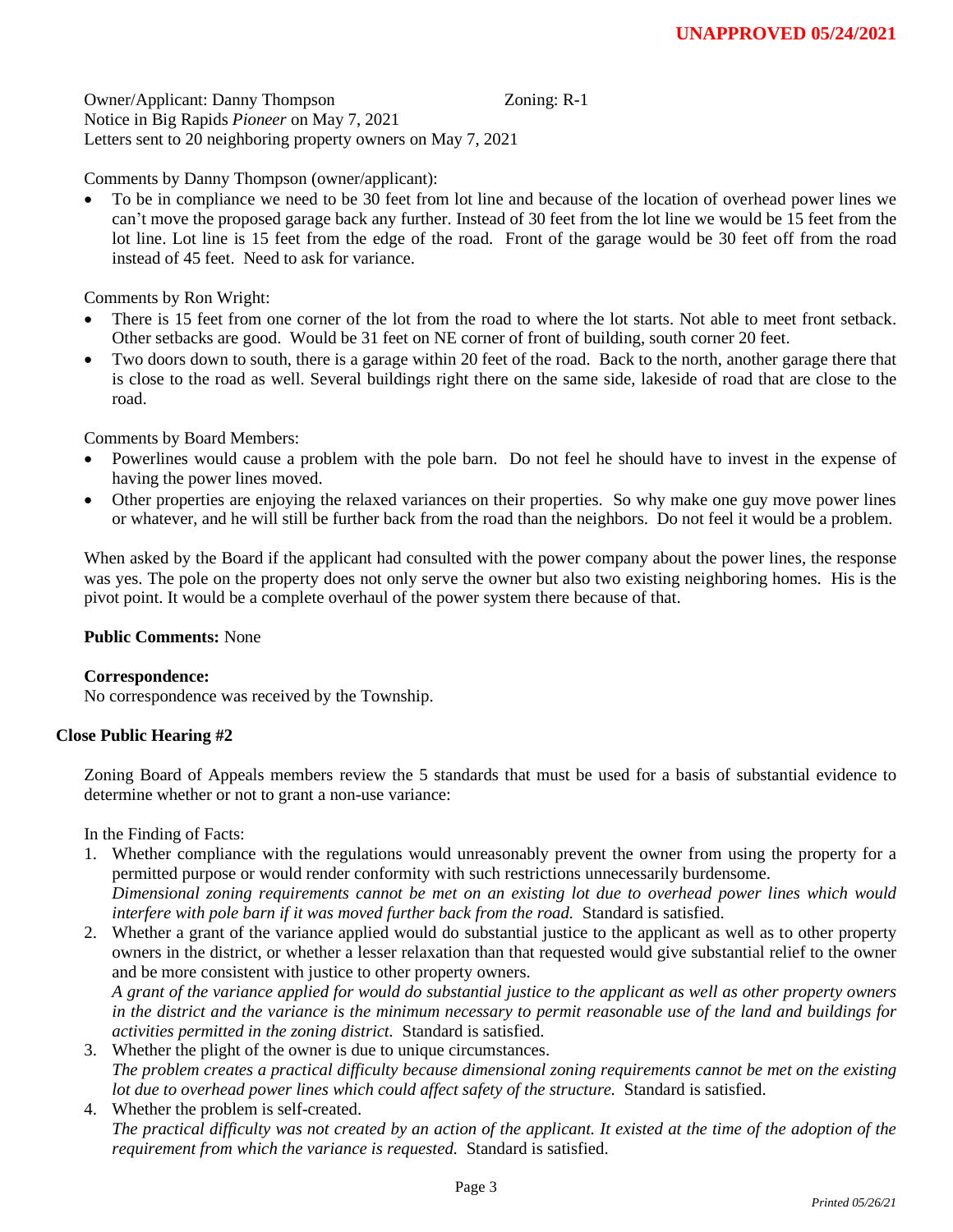- 5. Whether relief can be granted in such that the spirit of the ordinance will be observed, and public safety and welfare served:
	- Will not be contrary with the intent and purpose of the zoning ordinance.
	- Will not cause a substantially adverse effect on adjacent properties.
	- Will relate only to the property of the owner.
	- Will not essentially alter the character of the surrounding area.
	- Will not increase the hazard from fire, flood, similar dangers, or increase traffic congestion.

*Relief can be granted in such fashion that the spirit of the ordinance will be observed, and public safety and welfare served.* Standard is satisfied.

The Zoning Board of Appeals finds that all 5 standards have been met.

Motion by: Dennis Morawa

# **Determination of this board is:**

In the finding of facts as per the Morton Township Zoning Ordinance, in granting a non-use variance as shown in Section 12.2, Variance, Paragraph 3 (A-E), this Board finds that it is not a self-created circumstance and **approves** the request for a 15-foot front (roadside) setback.

#### **The request for a non-use variance is approved.**

2<sup>nd</sup> by: Yulanda Bellingar

Roll Call Vote: Dennis Morawa – Aye; Yulanda Bellingar – Aye; Jeff Cross – Aye 3 Ayes 0 Nays 0 Absent Motion Carried

### **Intermission while secretary prepares the Decision Form.**

#### **Open Public Hearing #3**

C. The hearing is for the purpose of hearing an appeal of the Zoning Administrator's decision to deny zoning permit application (PZ21-029), for a garage in violation of Section 5.15 (#3) Setbacks, of the Morton Township Zoning Ordinance. The appeal is asking for a setback variance on the front (roadside) of 15 feet.

Facts: Property Code: 5411-052-108-000 Property Address: 9408 Marywood Drive Owner/Applicant: Tim & Beth Dykstra Zoning: R-1 Notice in Big Rapids *Pioneer* on May 7, 2021 Letters sent to 13 neighboring property owners on May 7, 2021

Comments by Tim & Beth Dykstra (owner/applicant):

- Property was surveyed so I know exactly where the property stakes are. According to township ordinance I need a 30 feet road setback. If I went 30 feet from my property line to build a garage, I would have to build a 15-feet retaining wall on the back wall of it for the garage.
- Requesting a 15-foot setback. The southwest corner of the garage would still be 32 feet from the road and the front, northwest corner will be 30 feet from the edge of the road.
- I marked it with stakes, clearly show where the garage is going to set if the board members came/drove by. Neighbors stopped by, got letter, explained to them, not from edge of the road, not 15 feet, they said that is further away from the road than my garage.
- Is a double lot. 1.1 acres. Still a lot of room up there by the road. Landscaped, natural, not a real crowded area.
- Going to pour 2  $\frac{1}{2}$  feet down, outside footing around whole garage for strength and support. Not going to just be on a slab. Poured footings. Whole frame of garage will have a  $2\frac{1}{2}$  foot footing under that slab.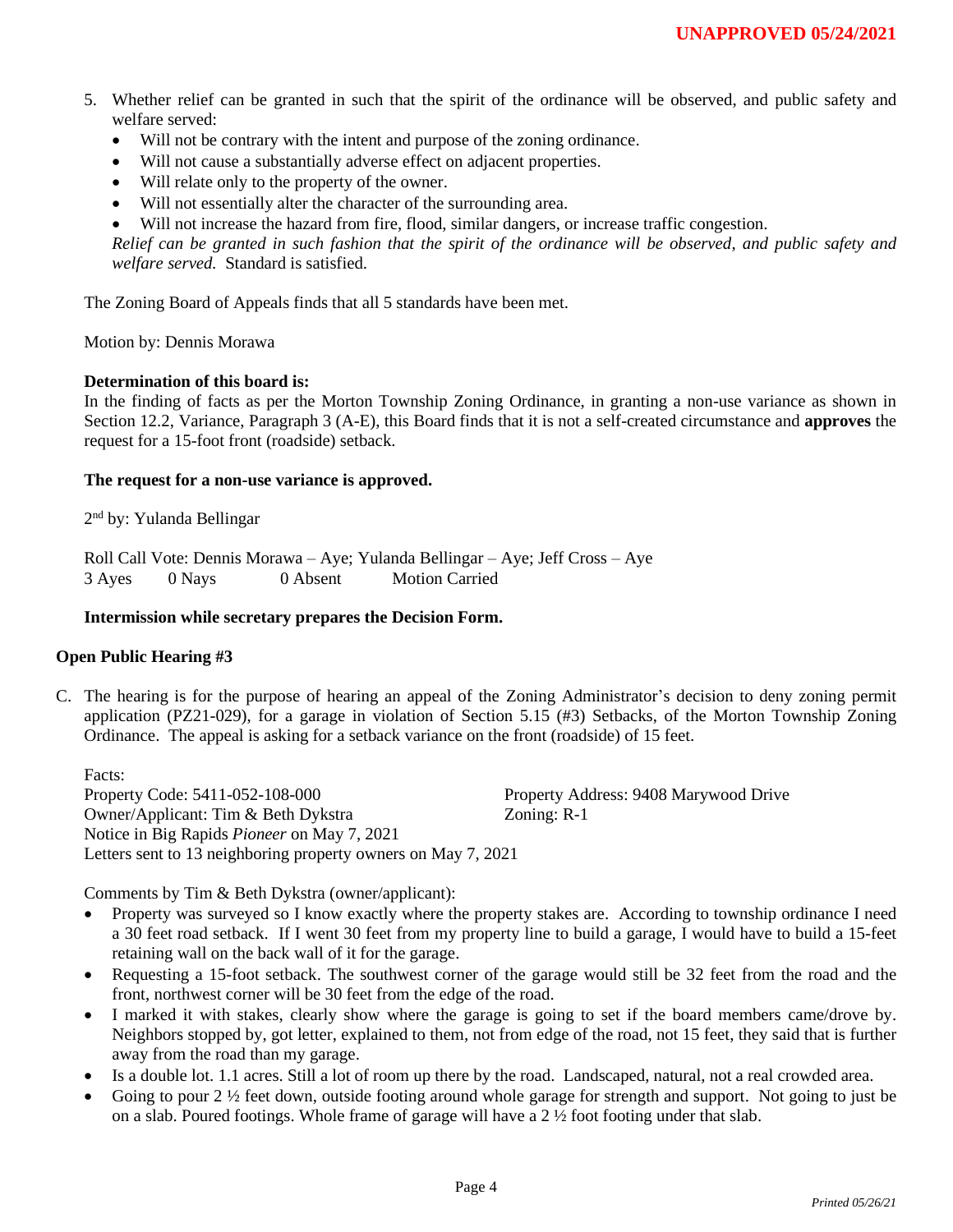Comments from Board Members:

We have all had the opportunity to personally view it, seen the staking and what you intend to do. It is further back from the road than the neighbors.

# **Public Comments:** None

# **Correspondence:**

No correspondence was received by the Township.

### **Close Public Hearing #3**

Zoning Board of Appeals members review the 5 standards that must be used for a basis of substantial evidence to determine whether or not to grant a non-use variance:

In the Finding of Facts:

- 1. Whether compliance with the regulations would unreasonably prevent the owner from using the property for a permitted purpose or would render conformity with such restrictions unnecessarily burdensome. *Dimensional zoning requirements cannot be met on an existing lot due to the topography of the site and would unreasonably prevent the owner from using the property for a permitted use.* Standard is satisfied.
- 2. Whether a grant of the variance applied would do substantial justice to the applicant as well as to other property owners in the district, or whether a lesser relaxation than that requested would give substantial relief to the owner and be more consistent with justice to other property owners.

*A grant of the variance applied for would do substantial justice to the applicant as well as other property owners in the district and the variance is the minimum necessary to permit reasonable use of the land for activities permitted in the zoning district.* Standard is satisfied.

- 3. Whether the plight of the owner is due to unique circumstances. *The problem creates a practical difficulty because dimensional zoning requirements cannot be met on the existing lot due to the topography of the site.* Standard is satisfied.
- 4. Whether the problem is self-created. *The practical difficulty was not created by an action of the applicant.* Standard is satisfied.
- 5. Whether relief can be granted in such that the spirit of the ordinance will be observed, and public safety and welfare served:
	- Will not be contrary with the intent and purpose of the zoning ordinance.
	- Will not cause a substantially adverse effect on adjacent properties.
	- Will relate only to the property of the owner.
	- Will not essentially alter the character of the surrounding area.
	- Will not increase the hazard from fire, flood, similar dangers, or increase traffic congestion.

*Relief can be granted in such fashion that the spirit of the ordinance will be observed, and public safety and welfare served.* Standard is satisfied.

The Zoning Board of Appeals finds that all 5 standards have been met.

Motion by: Yulanda Bellingar

#### **Determination of this board is:**

In the finding of facts as per the Morton Township Zoning Ordinance, in granting a non-use variance as shown in Section 12.2, Variance, Paragraph 3 (A-E), this Board finds that it is not a self-created circumstance and **approves** the request for a 15-foot front (roadside) setback.

#### **The request for a non-use variance is approved.**

2<sup>nd</sup> by: Dennis Morawa